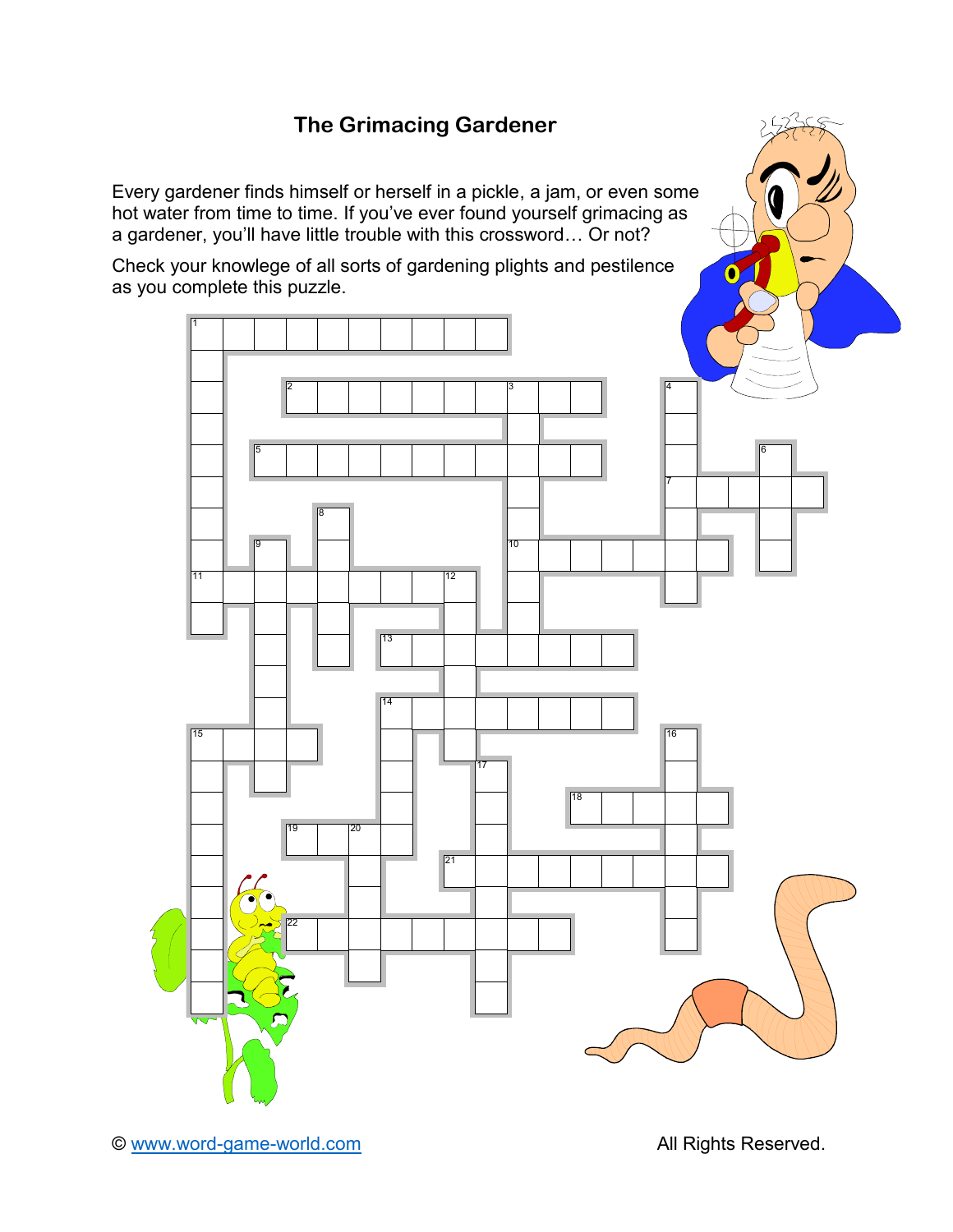## **Across**

- 1. Overuse can lead to runoff that damages surface waters<br>2. Small pits on tubers indicate this disease (2 wds.)
- Small pits on tubers indicate this disease (2 wds.)
- 5. Noisy unwanted reptile
- 7. Too much or too little of this is a common problem.
- 10. Plant with edible, tart stalks but poisonous leaves
- 11. Overuse of this class of weedkiller can injure plants
- 13. Fungus that infects corn plants
- 14. Shield-shaped insect that gives off an unpleasant odor when crushed (2 wds.)<br>15. Insect-eating underground dwellers
- Insect-eating underground dwellers
- 18. Used to suppress weeds, but too much can cause rot
- 19. This type of soil drains slowly and can cause root damage
- 21. Showy springtime problem
- 22. Rash-causing weed (2 wds.)

## **Down**

- 1. Disease that causes scorched-looking new leaves
- 3. A thick type of unwanted grass
- 4. Type of caterpillar that cuts off seedlings just above the ground
- 6. Animal that grazes, leaving damaged woody plants, roses, fruits and vegetables
- 8. Prickly plant or shrub
- 9. Winged annoyance, especially around fresh fruit (2 wds.)
- 12. Ugly nocturnal insect that feeds on tender new growth
- 14. Type of soil that often does not retain water or nutrients
- 15. Umbrella-shaped fungi
- 16. Nocturnal animal that loves sweet corn and strawberries
- 17. Non-native plant type that spreads on its own
- 20. Prolific insect that sucks the sap from stems and leaves